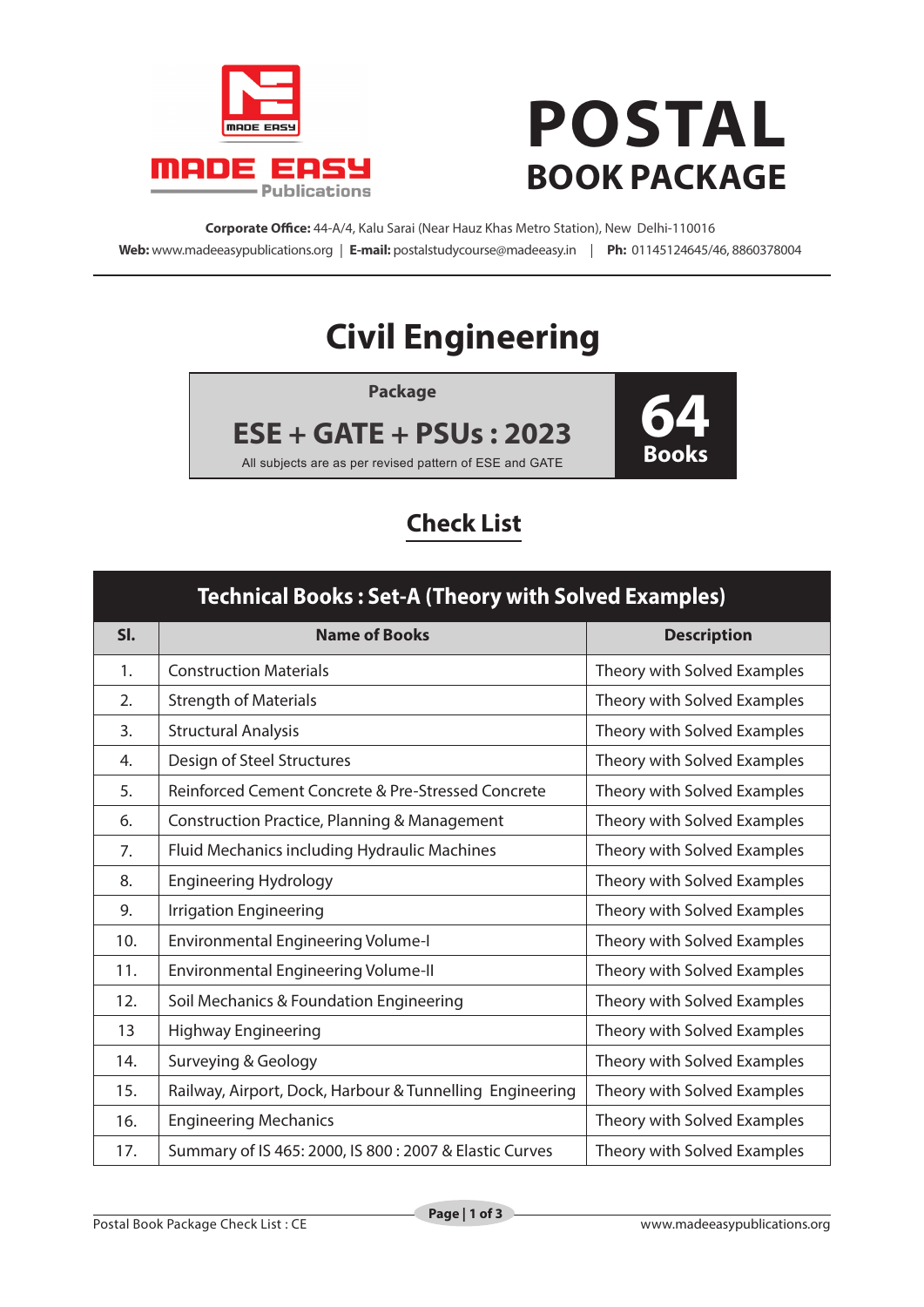| <b>Technical Books: Set-B (Objective Practice Sets)</b> |                                                            |                                   |  |  |
|---------------------------------------------------------|------------------------------------------------------------|-----------------------------------|--|--|
| SI.                                                     | <b>Name of Books</b>                                       | <b>Description</b>                |  |  |
| 18.                                                     | <b>Construction Materials</b>                              | <b>Objective Practice Sets</b>    |  |  |
| 19.                                                     | <b>Strength of Materials</b>                               | <b>Objective Practice Sets</b>    |  |  |
| 20.                                                     | <b>Structural Analysis</b>                                 | <b>Objective Practice Sets</b>    |  |  |
| 21.                                                     | Design of Steel Structures                                 | <b>Objective Practice Sets</b>    |  |  |
| 22.                                                     | Reinforced Cement Concrete & Pre-Stressed Concrete         | <b>Objective Practice Sets</b>    |  |  |
| 23.                                                     | Construction Practice, Planning & Management               | <b>Objective Practice Sets</b>    |  |  |
| 24.                                                     | Fluid Mechanics including Hydraulic Machines               | <b>Objective Practice Sets</b>    |  |  |
| 25.                                                     | <b>Engineering Hydrology</b>                               | <b>Objective Practice Sets</b>    |  |  |
| 26.                                                     | <b>Irrigation Engineering</b>                              | <b>Objective Practice Sets</b>    |  |  |
| 27.                                                     | <b>Environmental Engineering</b>                           | <b>Objective Practice Sets</b>    |  |  |
| 28.                                                     | Soil Mechanics & Foundation Engineering                    | <b>Objective Practice Sets</b>    |  |  |
| 29.                                                     | <b>Highway Engineering</b>                                 | <b>Objective Practice Sets</b>    |  |  |
| 30.                                                     | Surveying & Geology                                        | <b>Objective Practice Sets</b>    |  |  |
| 31.                                                     | Railway, Airport, Dock, Harbour & Tunnelling Engineering   | <b>Objective Practice Sets</b>    |  |  |
| 32.                                                     | <b>Engineering Mechanics</b>                               | <b>Objective Practice Sets</b>    |  |  |
|                                                         | <b>Technical Books: Set-C (Conventional Practice Sets)</b> |                                   |  |  |
| SI.                                                     | <b>Name of Books</b>                                       | <b>Description</b>                |  |  |
| 33.                                                     | <b>Construction Materials</b>                              | <b>Conventional Practice Sets</b> |  |  |
| 34.                                                     | <b>Strength of Materials</b>                               | <b>Conventional Practice Sets</b> |  |  |
| 35.                                                     | <b>Structural Analysis</b>                                 | <b>Conventional Practice Sets</b> |  |  |
| 36.                                                     | Design of Steel Structures                                 | <b>Conventional Practice Sets</b> |  |  |
| 37.                                                     | Reinforced Cement Concrete & Pre-Stressed Concrete         | <b>Conventional Practice Sets</b> |  |  |
| 38.                                                     | <b>Construction Practice, Planning &amp; Management</b>    | <b>Conventional Practice Sets</b> |  |  |
| 39.                                                     | Fluid Mechanics including Hydraulic Machines               | <b>Conventional Practice Sets</b> |  |  |
| 40.                                                     | <b>Engineering Hydrology</b>                               | <b>Conventional Practice Sets</b> |  |  |
| 41.                                                     | <b>Irrigation Engineering</b>                              | <b>Conventional Practice Sets</b> |  |  |
| 42.                                                     | <b>Environmental Engineering</b>                           | <b>Conventional Practice Sets</b> |  |  |
| 43.                                                     | Soil Mechanics & Foundation Engineering                    | <b>Conventional Practice Sets</b> |  |  |
| 44.                                                     | <b>Highway Engineering</b>                                 | <b>Conventional Practice Sets</b> |  |  |
| 45.                                                     | <b>Surveying &amp; Geology</b>                             | <b>Conventional Practice Sets</b> |  |  |
| 46.                                                     | Railway, Airport, Dock, Harbour & Tunnelling Engineering   | <b>Conventional Practice Sets</b> |  |  |